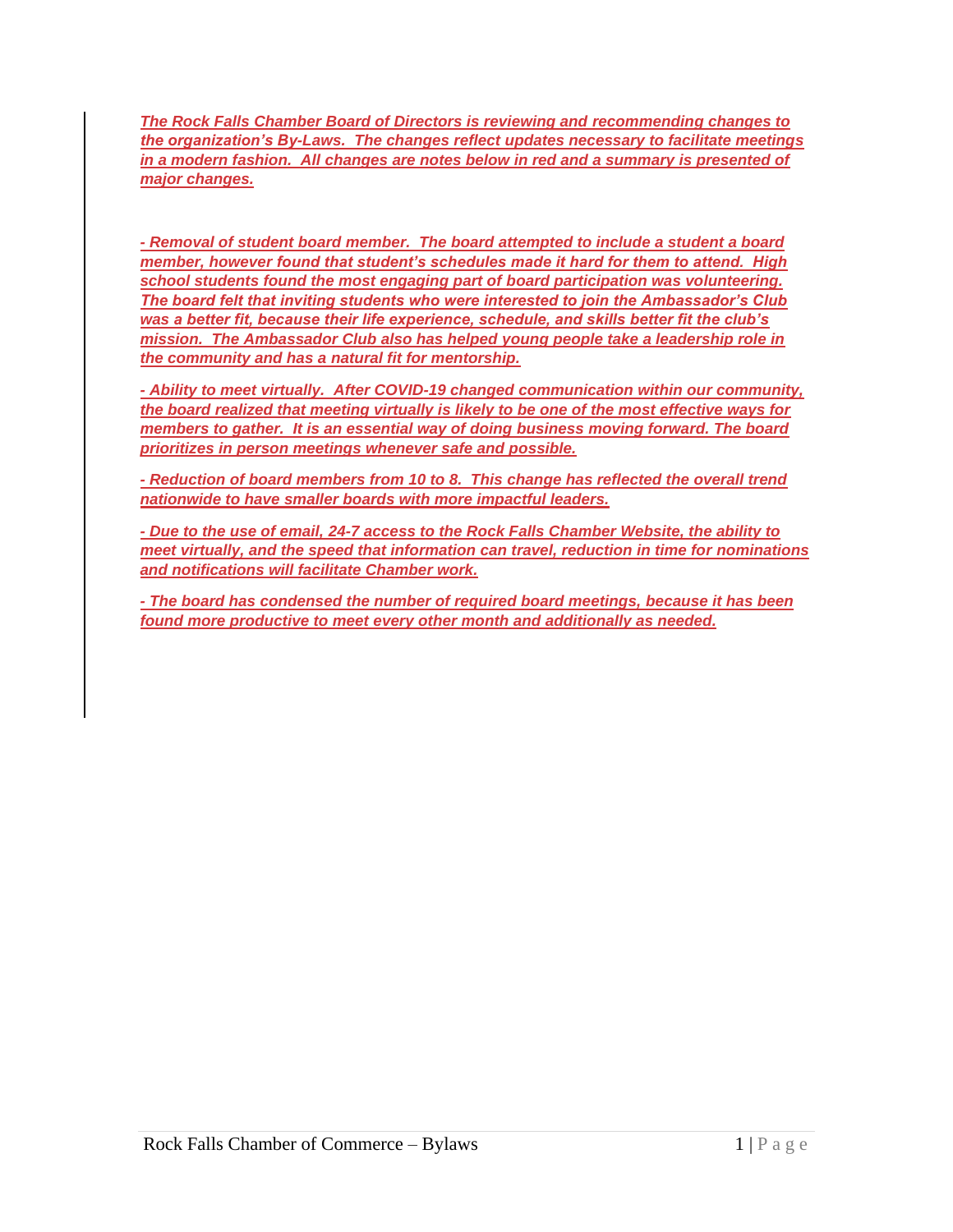*Rock Falls Chamber of Commerce*

# *Bylaws*

*Rock Falls, Illinois 61071*

# **Mission Statement: To provide vision and leadership for business success and civic well-being.**

# **Article I: Name**

Section I: The name of this organization shall be the Rock Falls Chamber of Commerce.

# **Article II: Object**

Section I: The object for which the Rock Falls Chamber is formed is to promote and perpetuate the business, commercial, and manufacturing interests of the area; to advance the agricultural interests of the surrounding area; to develop a unified public spirit in all, whereby we may put forth a unified effort to aid our community to make it more prosperous, more beautiful and a better place in which to live.

# **Article III: Limitation of Methods**

Section I: The Rock Falls Chamber of Commerce shall be a 501c-6 Not-For-Profit organization in accordance with State and Federal laws. It is non-partisan and non-sectarian and shall take no part in or lend its influence or facilities, either directly or indirectly, to the nomination, election or appointment of any candidate for office in City, County, State or Nation.

# **Article IV: Membership**

Section I: Any reputable person, association, corporation, partnership, or estate may subscribe to a membership in the Rock Falls Chamber of Commerce. Members shall pay a membership fee based on their designation. The Board of Directors reserves the right to refuse any membership.

Section II: Any entity eligible for membership may subscribe to more than the minimum investment.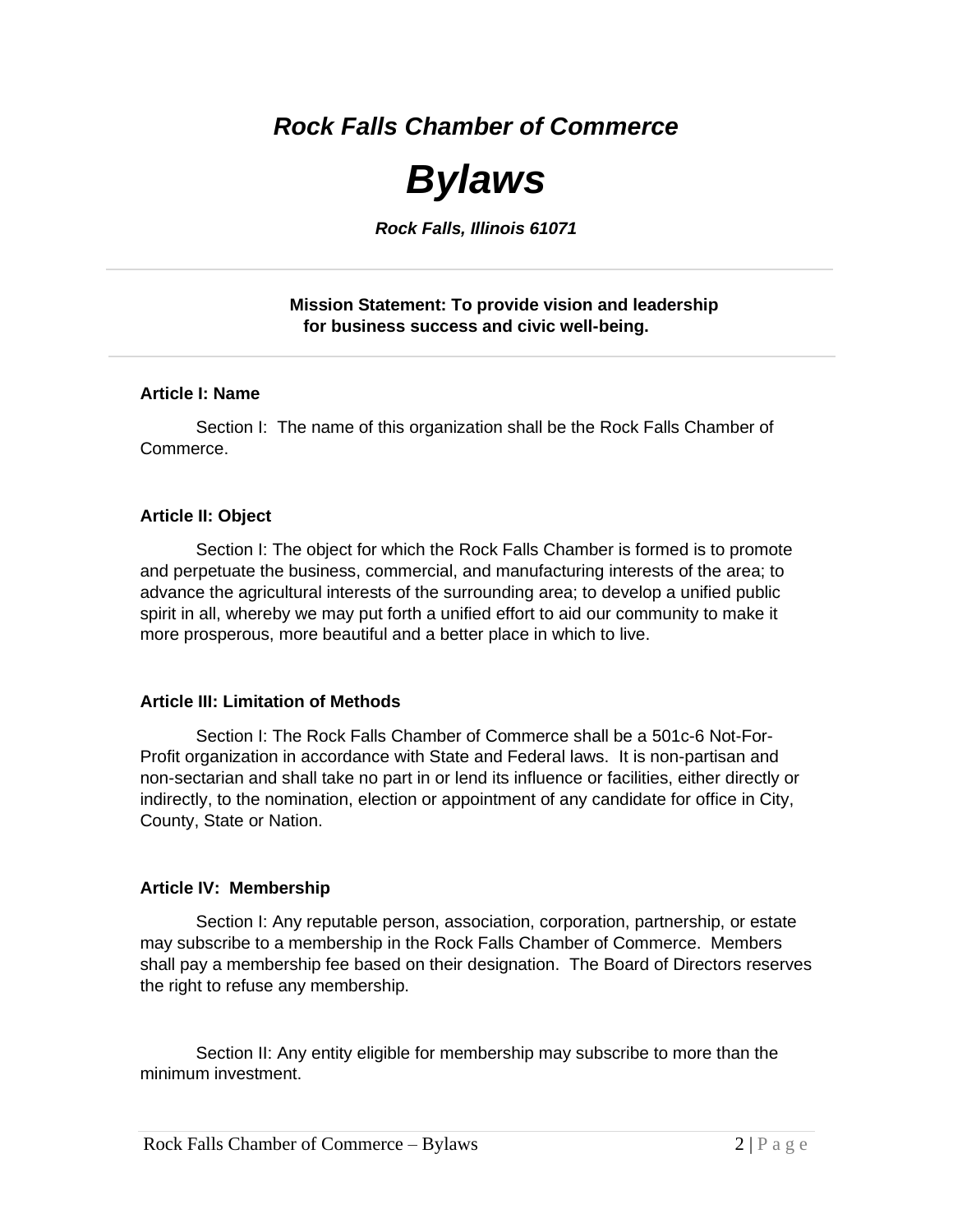Section III: Any entity holding more than one membership shall be entitled to cast only one vote at Annual Meeting and any special meetings that are called. Associate members, as defined by the Board of Directors, shall not be entitled to cast a vote.

Section IV: Any entity holding membership shall have the right at any time to change any or all of its representatives upon written notice to the Rock Falls Chamber of Commerce.

Section V: Applications for membership shall be made in writing to the Rock Falls Chamber and the application shall be regarded as a guarantee on the part of the applicant of the applicant's interest in and support of the purpose of the Rock Falls Chamber, to its bylaws, rules, and regulations. Memberships will be reviewed at regular meetings and can be refused at that time.

Section VI: Members may be expelled by the Board of Directors for cause of non-payment of dues or invoiced items. Members can arrange to make payments on an invoice with the Rock Falls Chamber office staff to avoid delinquency. If any member shall fail to pay their invoice within three months, they shall be considered delinquent and written notice of their status shall be given to them by the Secretary. If at the end of six months, they still remain delinquent; their membership may be forfeited.

Section VII: The resignation, refusal of membership, or expulsion of a member shall terminate their membership. Resignation shall be made in writing to the Board of Directors and delivered to the Secretary, accompanied by a remittance for all dues and other charges levied. A two-thirds vote of all directors shall be necessary to expel members. No member may be expelled without the opportunity of a hearing before the Board of Directors. An expelled member shall have the right to appeal to the entire annual meeting or special meeting within thirty (30) days of such a request. The Board of Directors reserves the right to refuse membership to any entity.

# **Article V: Meetings**

Section I: The Board of Directors shall provide for holding membership meetings whenever it may be considered necessary or desirable.

Section II: The Board of Directors shall call a membership meeting upon petition signed by not less than ten percent of the members in good standing. Notice of both regular and special meetings shall be given to each member in person, or other method of communication to the last known contact at least ton five (405) days in advance of the day of the meeting.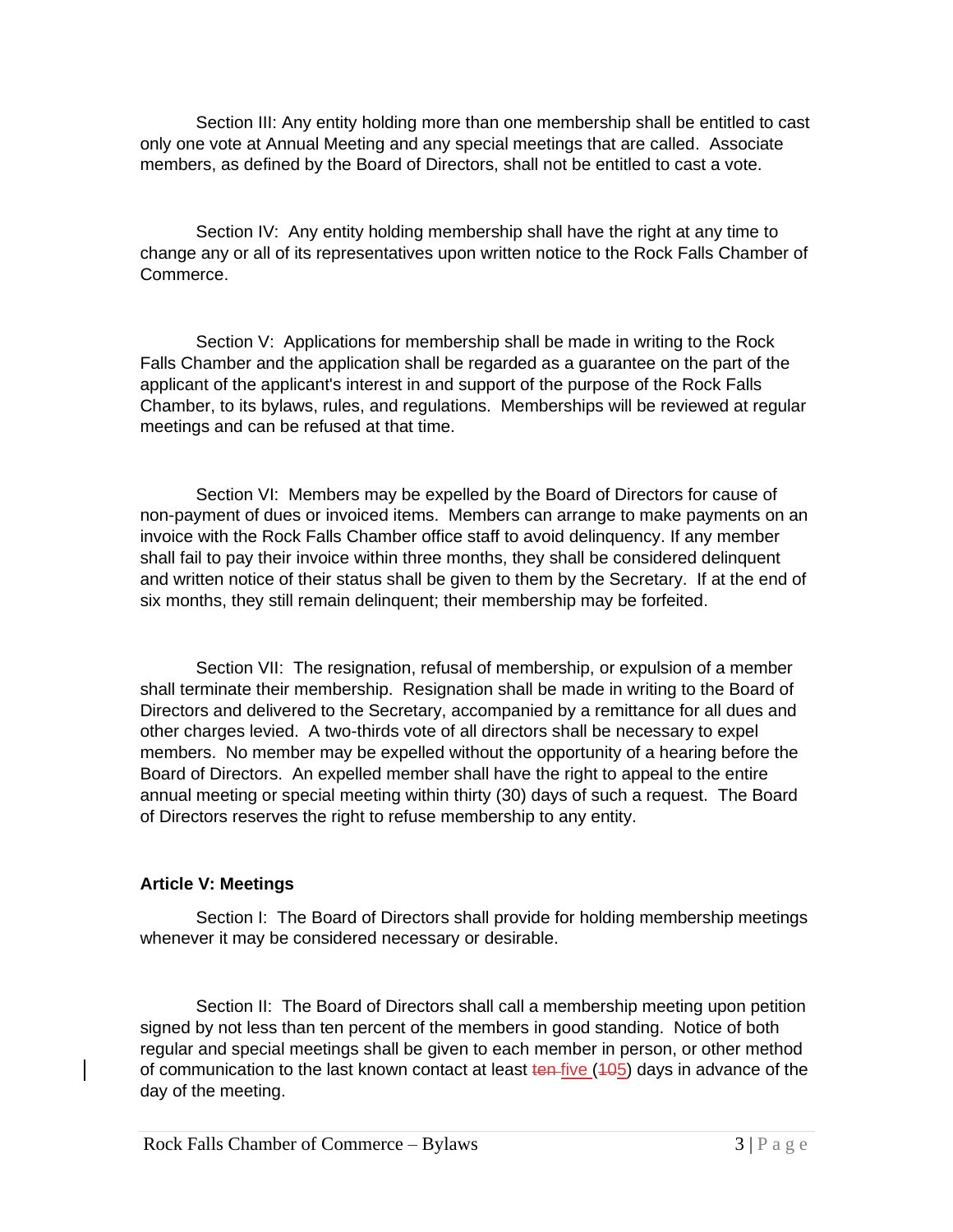Section III: The Annual Meeting of the Rock Falls Chamber shall be held at the date and time to be set by the Board of Directors.

Section IV: At all membership meetings, those members who are present shall constitute a quorum. A vote of more than fifty (50) percent shall represent approval of the item presented.

# **Article VI: Board of Directors**

Section I: The government of the Rock Falls Chamber, the direction of its work and the control of its property shall be vested in a Board of Directors. The Board of Directors shall consist of not less than ten eight (408), or more than fourteen (14) regular members serving three year terms, not to exceed two consecutive terms. The Board of Directors may vote to allow a board member to serve additional terms beyond the initial two terms served, if the board member has shown exemplary service to the organization, and a majority agree. The Chair of the Ambassador Club shall be included in the Board of Directors with voting rights. The Board shall also consist of up to two (2) Advisory Youth Representatives from the Rock Falls High School student body or a high school student residing in Rock Falls that shall be appointed by the Board Chair upon Board approval. One representative from the student body shall be appointed at the October meeting of the Board of directors for a two year term. The following October, a second representative from the student body shall be appointed by the Board Chair with Board approval to a two year term. No representative from the student body may hold more than one term. Representatives from the student body will have full voting rights on the Board of Directors and will be given the same rights and privileges as other Board members. The Board reserves the right to exclude non-voting members and attendees from closed Executive Session.

Section II: A nominating committee shall meet and recommend to the Board of Directors new board members and officers. Officers of the Board of Directors shall be Chairperson, Vice Chairperson, Secretary and a Treasurer, and Advisor. The Board of Directors shall have the power to fill all vacancies on the Board. They may adopt rules for conducting the business of the Chamber.

Section III: The Board of Directors shall take office at the next meeting of the Board of Directors following the Annual Meeting. They shall submit in writing at the Annual Meeting a full report of the work of the organization and make available financial information.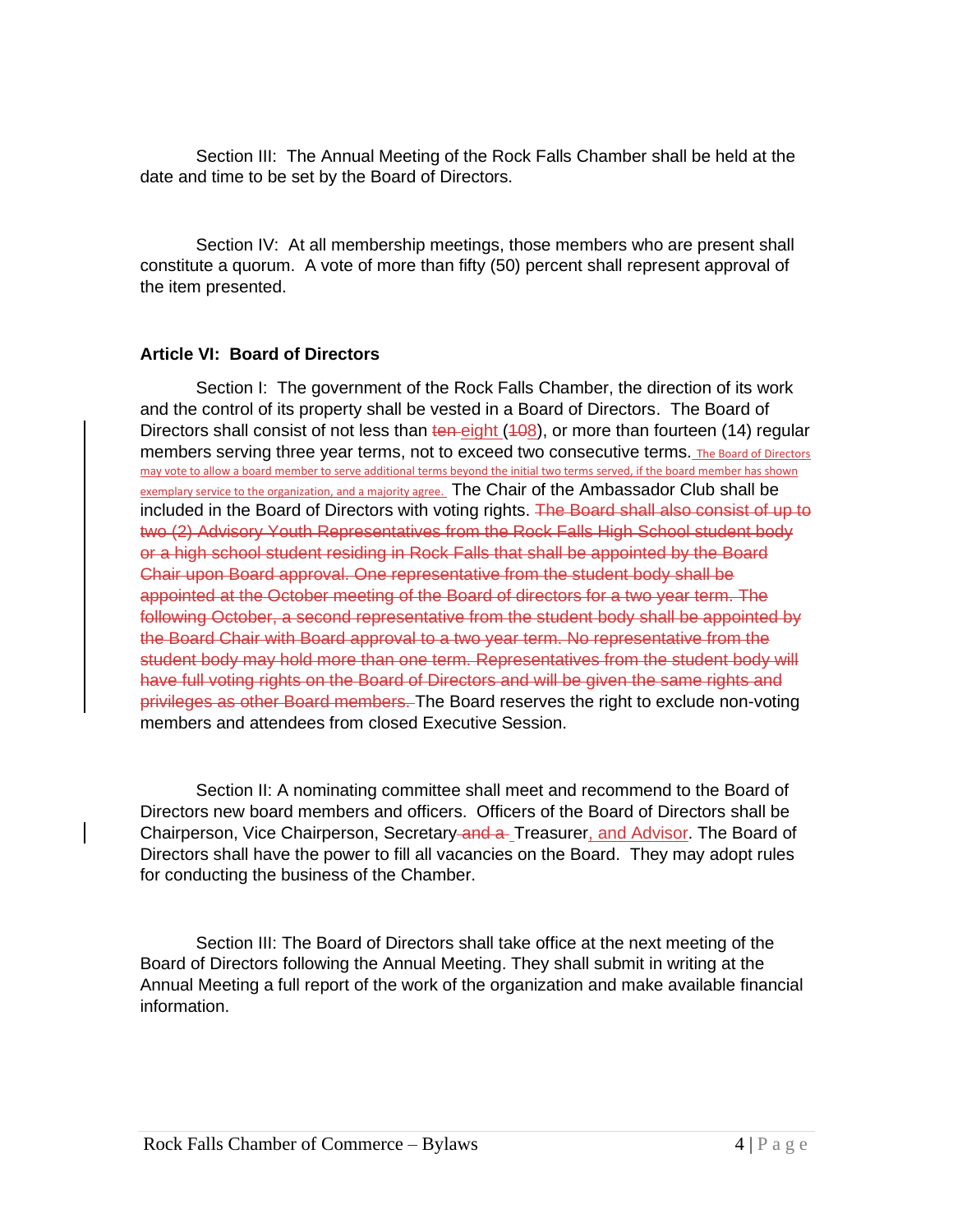Section IV: The Secretary shall notify all members of the Rock Falls Chamber, fifteen five (45) days prior to the election, a list of the nominees recommended by the Nominating Committee and any other nominee filed with them.

Section V: All voting shall be by ballot. The number of nominees corresponding with the number of Directors to be elected who receive the highest number of votes shall be declared elected.

Section VI: The Chairperson of the Board shall appoint and submit to the Board of Directors for approval a committee of three judges who attest to the results of the election.

Section VII: The Board of Directors shall meet at regular periods, the time to be fixed by the Board no less than nine-six times annually. Board meetings may be conducted virtually (video and email) in full or in portion if the board and staff are in agreement to meet in this manner. Absence from more than forty percent of regular meetings shall initiate further Board action which may lead to expulsion.

Section VIII: A majority of the Board of Directors shall constitute a quorum at any meeting.

# **Article VII: Officers**

Section I: The Officers shall be seated at the Annual Meeting of the members. The Officers shall consist of Chairperson of the Board, Vice Chairperson, Treasurer, Secretary, and Advisor.

Section II: All officers shall attend all called meetings. Absence from two (2) consecutive regular meetings, without an excuse deemed valid and so recorded by the Board of Directors shall initiate further Board action which may lead to expulsion.

Section III: The Executive Committee shall meet at regular periods, the time to be fixed by the Executive Committee no less than nine-four times annually. Absence from more than forty percent of regular meetings shall initiate further Board action which may lead to expulsion.

Section IV: The Chairperson of the Board shall preside at all meetings of the Rock Falls Chamber and the Board of Directors and perform all duties incident to their office. They shall, subject to the approval of the Board of Directors, appoint all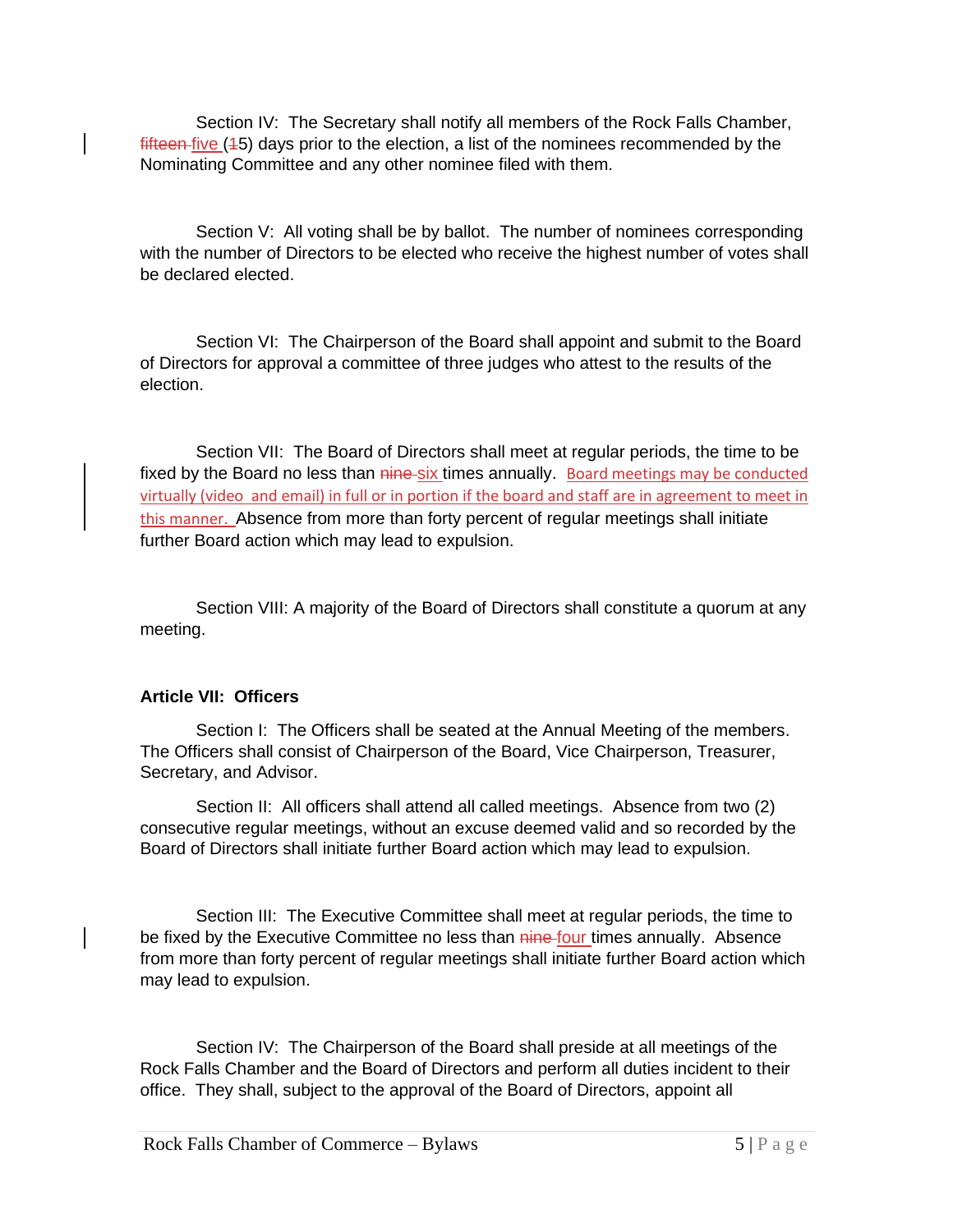committees and they shall be ex-officio member of all committees. They shall, at the Annual Meeting of the Rock Falls Chamber and at such other times as they may deem proper, recommend to the membership of the Board of Directors such matters and make such suggestions as may tend to promote the prosperity and increase the usefulness of the Rock Falls Chamber of Commerce.

Section V: The Vice Chairperson shall act in the absence of the Chairperson.

Section VI: The Treasurer shall disburse the funds of the Rock Falls Chamber. They shall make reports to the Board of Directors at the regularly scheduled Board Meetings. They shall keep copies of the financial reports in a safe place of record for a reasonable amount of time.

Section VII: The Secretary shall record, prepare, and present minutes of the meetings to the Board of Directors for approval. They shall keep copies of the minutes and agendas in a safe place of record for a reasonable amount of time.

Section VIII: The Advisor shall attend all meetings of the Board and Executive Committee. They shall help with the transition of newer Officers and Members, explaining and clarifying past Board activities and advising on future endeavors.

# **Article VII: Staff**

Section I: The President CEO shall be the chief administrative officer of the Rock Falls Chamber. It shall be the duty of the President CEO to conduct the official correspondence, preserve all books, documents and communication, keep books of accounts and maintain an accurate record of financial statements and written report of the year's work at the close of each fiscal year. They shall have general supervision over all employees of the Rock Falls Chamber. They shall perform such duties as may be incident to their office, subject to the direction of the Board of Directors. At the expiration of their employment, they shall deliver to the Board of Directors, all books, papers, and property of the Rock Falls Chamber. The position of the President CEO and staff shall be bonded in the amounts approved by the Board of Directors and the fee or fees shall be paid by the Rock Falls Chamber. The President CEO may assist the Treasurer in the latter's duties.

# **Article IX: Committees**

Section I: The Board of Directors shall authorize and define the powers and duties of all standing committees.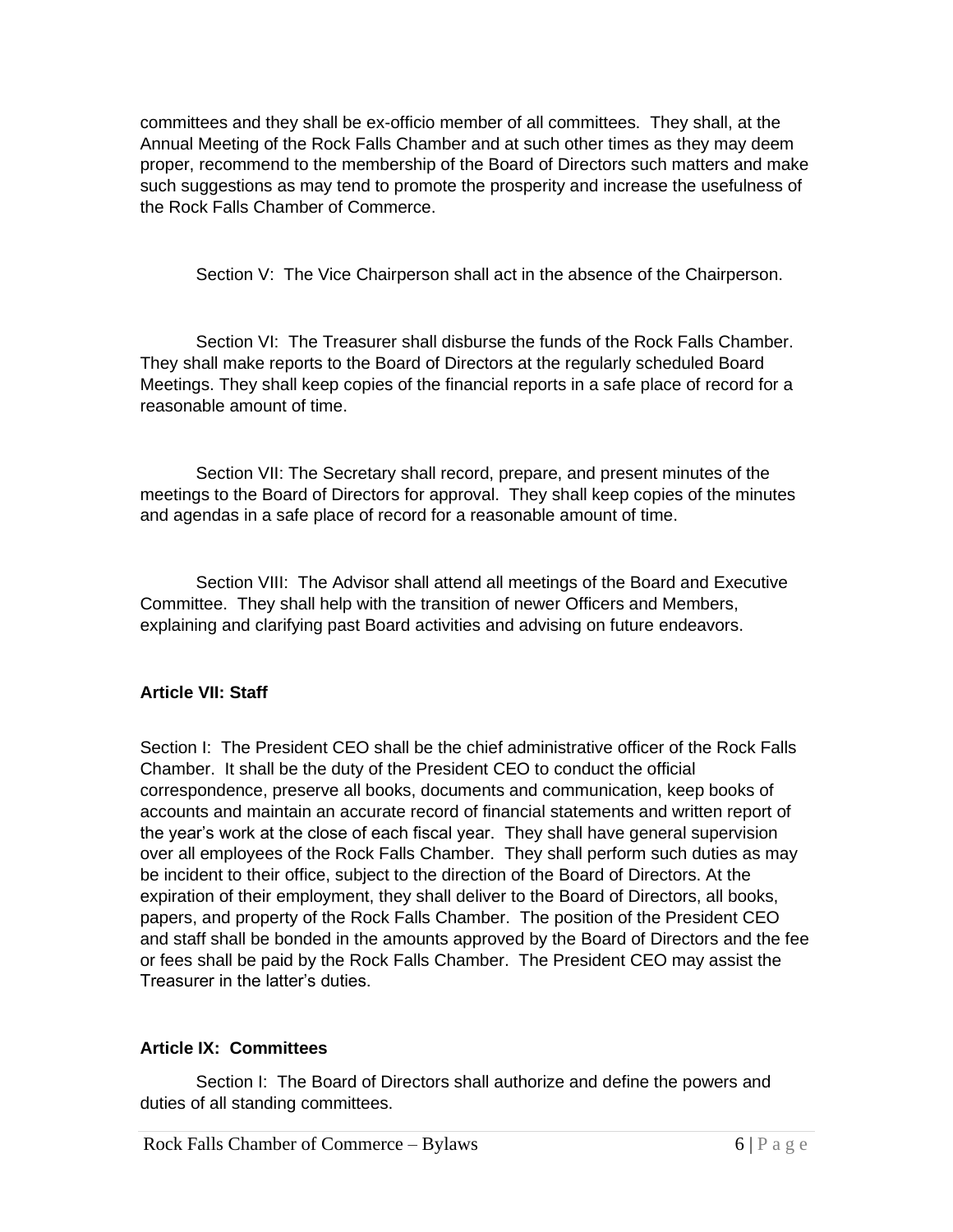Section II: The Chairperson of the Board shall appoint all committees subject to confirmation by the Board of Directors.

Section III: The Executive Committee shall be composed of the Chairperson of the Board, Vice Chairperson, Treasurer, Secretary, Advisor to the Board and the President CEO. The President CEO shall be a non-voting member. A nominating committee of not less than three (3) members shall be appointed by the Chairperson of the Board not less than ten (130) days prior to the election, whose duty it shall be to nominate from the membership of the Rock Falls Chamber the required number of members to be voted on for membership of the Board of Directors for a term of three (3) years and Executive Committee Members (\*See Article VI, Section II). Said committee shall file a list of the nominees recommended with the Secretary not later than thirty-ten  $(3010)$  days before the election. Other nominations than the ones recommended by the committee may be made by any member by filing the name of the nominee with the Secretary. The Executive Committee reserves the right to exclude non-voting members and attendees from closed Executive Session.

Section IV: In the interim between meetings of the Board, the Executive Committee shall have charge of the routine business of the Rock Falls Chamber. It shall have general charge of the finances and property of the Rock Falls Chamber and shall have authority to order disbursements for necessary expenses and may grant to any committee a reasonable amount of money for special work as previously approved by the Board. At the beginning of the fiscal year the Executive Committee shall prepare and submit to the Board of Directors a budget of the general expenses of the Rock Falls Chamber for that year.

Section V: The Executive Committee may refer matters brought before it to a proper standing committee which it may designate, or to the Board.

Section VI: The Finance Committee shall be made up two past-chairpersons, along with a CPA, of the Rock Falls Chamber shall annually review in accordance to policies and procedures the books and accounts at the close of business for the fiscal year and report its findings to the Board of Directors. Preference will be given to choosing a CPA from the membership first. All recommendations for expenditures outside the budget shall be submitted to the Executive Committee, whose recommendations shall be submitted to the Board.

# **Article X: Funds**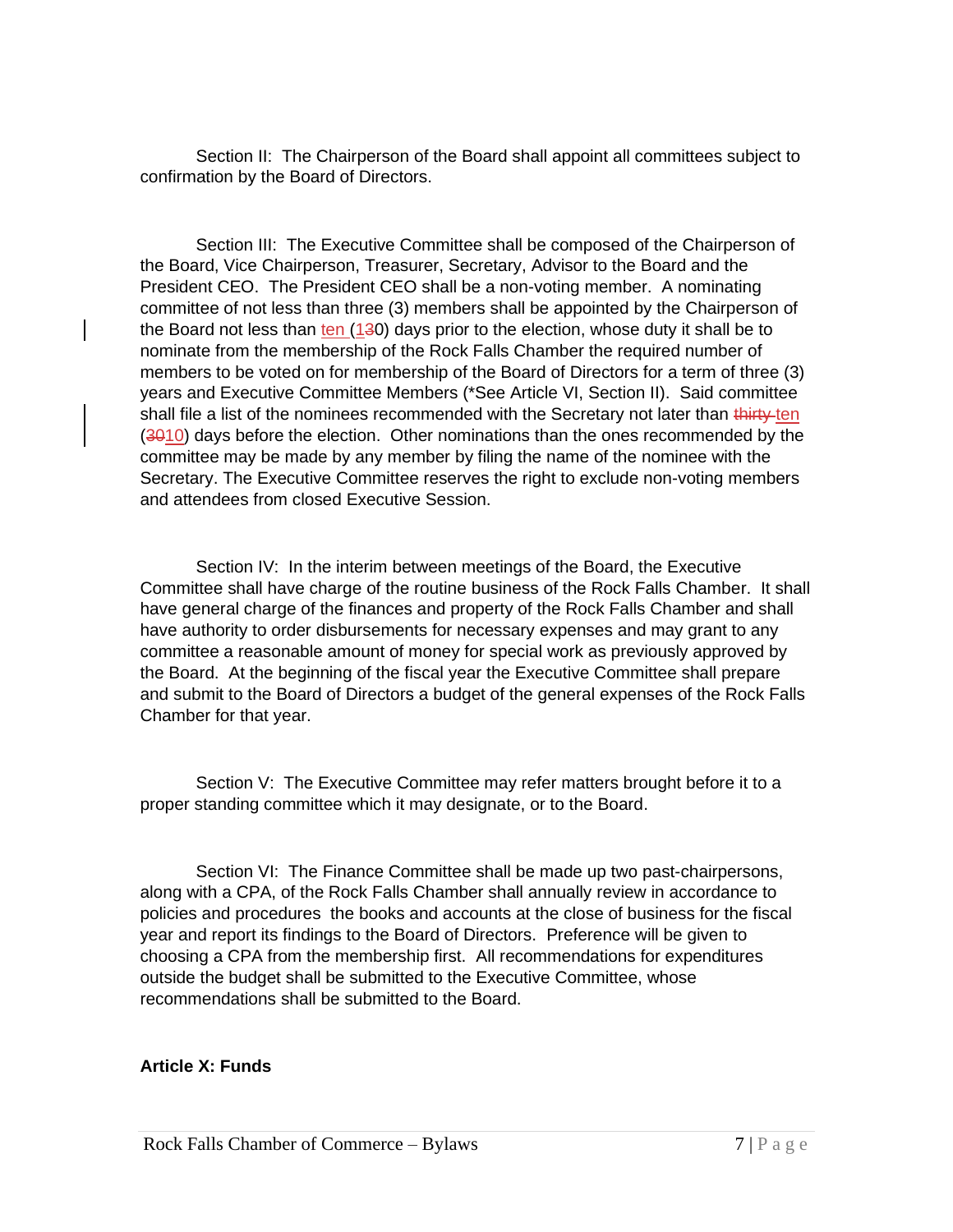Section I: No disbursements of the funds of the Rock Falls Chamber shall be made unless the same shall have been approved, authorized, and ordered by the Board of Directors. All disbursements shall not be made by cash and shall have documentation. Checks must be signed by any two of the six persons who are President CEO, Board Chairperson, Board Vice Chairperson, Secretary, Treasurer or Advisor.

Section II: Upon the approval of the budget, the President CEO and Treasurer may be authorized to make disbursements on expenses which are provided for in the budget without additional approval by the Board of Directors.

Section III: The President CEO and staff shall be covered by a surety bond in an amount to be determined by Board of Directors, the cost of which to be paid by the Rock Falls Chamber of Commerce.

#### **Article XI: Budget**

Section I: Prior to the Annual Meeting of each year the Executive Committee shall review a budget prepared by the President CEO of estimated expenses, including a stated amount for each committee and submit it to the Board of Directors. As passed by the Board, with or without modifications, their budget shall be the appropriation.

# **Article XII: Fiscal year**

Section I: The fiscal year shall end the last day of December.

# **Article XIII: Parliamentary Rules**

Section I: The proceedings of the Rock Falls Chamber meetings shall be governed by and conducted according to the latest edition of the Roberts' Manual of Parliamentary Rules.

# **Article XIV: Bylaw Amendments**

Section I: The Bylaws may be amended or altered by a two-thirds vote of those present at any regular or special meeting of the Rock Falls Chamber, provided notice of the proposed changes shall have been sent to the President CEO to each member not less than one week prior to such meetings.